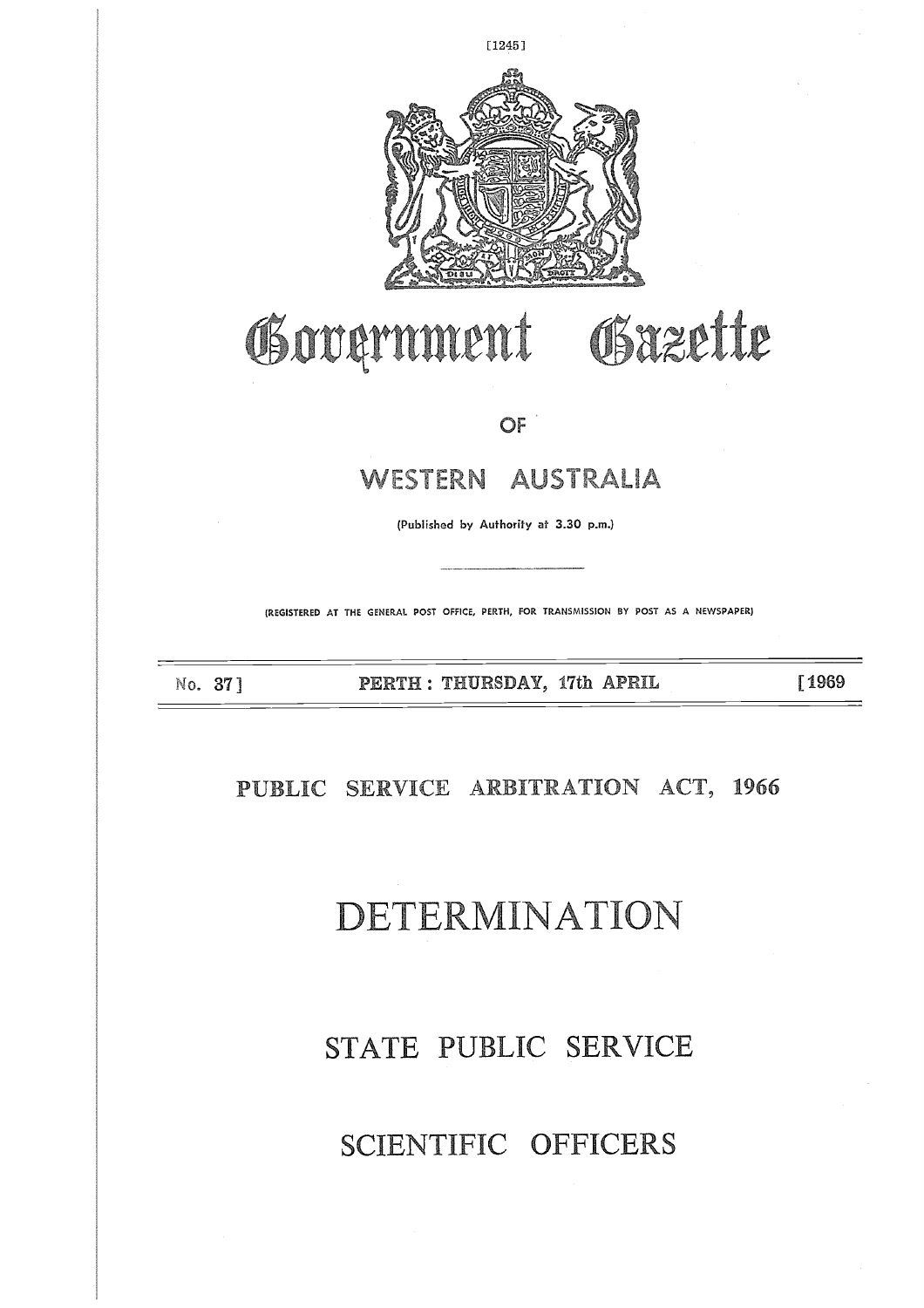### **PUBLIC SERVICE ARBITRATION ACT, 1966**

## STATE PUBLIC SERVICE

## Determination—Scientific Officers

|             |                                    |  |  |          | Determination-Scientific Officers                                                                                                                                                                                                                                                                                                                                                                                                       |          |          |                 |
|-------------|------------------------------------|--|--|----------|-----------------------------------------------------------------------------------------------------------------------------------------------------------------------------------------------------------------------------------------------------------------------------------------------------------------------------------------------------------------------------------------------------------------------------------------|----------|----------|-----------------|
| ment.       |                                    |  |  |          | PURSUANT to Section 12 of the Public Service Arbitration Act, 1966, I, Ralph<br>Herbert Doig, Public Service Commissioner, hereby determine the salaries or salary<br>ranges appropriate to offices covered by the Public Service Professional Division<br>(Scientific Officers) Salaries Agreement, No. 47 of 1968 as at 11th November, 1968,<br>in terms of the salaries or salary ranges laid down in Clauses 5 and 6 of that Agree- |          |          |                 |
|             | the following levels $:$ —         |  |  |          | For convenience the salaries or salary ranges allocated have been indicated by                                                                                                                                                                                                                                                                                                                                                          |          |          |                 |
|             |                                    |  |  |          |                                                                                                                                                                                                                                                                                                                                                                                                                                         |          |          | Per Annum<br>\$ |
|             | Level 1. Grade 3                   |  |  | $\cdots$ | First Year                                                                                                                                                                                                                                                                                                                                                                                                                              | $\cdots$ | .        | 3,680           |
|             |                                    |  |  |          | Second Year                                                                                                                                                                                                                                                                                                                                                                                                                             |          | .        | 3,940           |
|             |                                    |  |  |          | Third Year                                                                                                                                                                                                                                                                                                                                                                                                                              | .        | .        | 4,360           |
|             |                                    |  |  |          | Fourth Year                                                                                                                                                                                                                                                                                                                                                                                                                             | .        | .        | 4,640           |
|             |                                    |  |  |          | Fifth Year                                                                                                                                                                                                                                                                                                                                                                                                                              | .        | .        | 4,920           |
|             |                                    |  |  |          | Sixth Year                                                                                                                                                                                                                                                                                                                                                                                                                              | $\cdots$ | .        | 5,200           |
|             |                                    |  |  |          | Seventh Year                                                                                                                                                                                                                                                                                                                                                                                                                            | $\cdots$ | $\cdots$ | 5,480           |
|             |                                    |  |  |          |                                                                                                                                                                                                                                                                                                                                                                                                                                         |          |          |                 |
|             | Level 2. Grade 2                   |  |  |          | First Year                                                                                                                                                                                                                                                                                                                                                                                                                              |          |          | 5,630           |
|             |                                    |  |  |          | Second Year                                                                                                                                                                                                                                                                                                                                                                                                                             | .        | $\cdots$ | 5,780           |
|             |                                    |  |  |          | Third Year                                                                                                                                                                                                                                                                                                                                                                                                                              | $\ldots$ | .        | 6,080           |
|             |                                    |  |  |          | Fourth Year                                                                                                                                                                                                                                                                                                                                                                                                                             | .        | .        | 6,400           |
|             |                                    |  |  |          |                                                                                                                                                                                                                                                                                                                                                                                                                                         | $\cdots$ | .        |                 |
|             |                                    |  |  |          |                                                                                                                                                                                                                                                                                                                                                                                                                                         |          |          |                 |
|             | Level 3. Grade 1                   |  |  |          | First Year                                                                                                                                                                                                                                                                                                                                                                                                                              | .        | .        | 6,720           |
|             |                                    |  |  |          | Second Year                                                                                                                                                                                                                                                                                                                                                                                                                             | $\cdots$ | .        | 7,020           |
|             |                                    |  |  |          | Third Year                                                                                                                                                                                                                                                                                                                                                                                                                              | .        | .        | 7,320           |
|             | Level 4. Senior                    |  |  |          |                                                                                                                                                                                                                                                                                                                                                                                                                                         |          |          | 7,620           |
|             |                                    |  |  |          |                                                                                                                                                                                                                                                                                                                                                                                                                                         |          |          |                 |
| Level $5$ . |                                    |  |  |          |                                                                                                                                                                                                                                                                                                                                                                                                                                         |          |          | 7,970           |
|             |                                    |  |  |          |                                                                                                                                                                                                                                                                                                                                                                                                                                         |          |          |                 |
|             | Level 7. Chief of Division         |  |  |          | المستحدث المساري المساري المساري المساري المساري المساري                                                                                                                                                                                                                                                                                                                                                                                |          |          | 8,970           |
|             | (a) Agriculture and Water Supply   |  |  |          |                                                                                                                                                                                                                                                                                                                                                                                                                                         |          |          |                 |
|             | (b) Foods, Drugs and Toxicological |  |  |          |                                                                                                                                                                                                                                                                                                                                                                                                                                         |          |          |                 |
|             |                                    |  |  |          |                                                                                                                                                                                                                                                                                                                                                                                                                                         |          |          |                 |
|             |                                    |  |  |          | (c) Mineralogy, Mineral Technology and Geo-Chemistry                                                                                                                                                                                                                                                                                                                                                                                    |          |          |                 |
|             |                                    |  |  |          | Level 8. Deputy Director, Government Chemical Laboratories   9,370                                                                                                                                                                                                                                                                                                                                                                      |          |          |                 |
|             |                                    |  |  |          | Level 9. Director, Government Chemical Laboratories    11,270                                                                                                                                                                                                                                                                                                                                                                           |          |          |                 |
|             |                                    |  |  |          |                                                                                                                                                                                                                                                                                                                                                                                                                                         |          |          |                 |

**R. H. DOIG,**

Public Service Commissioner.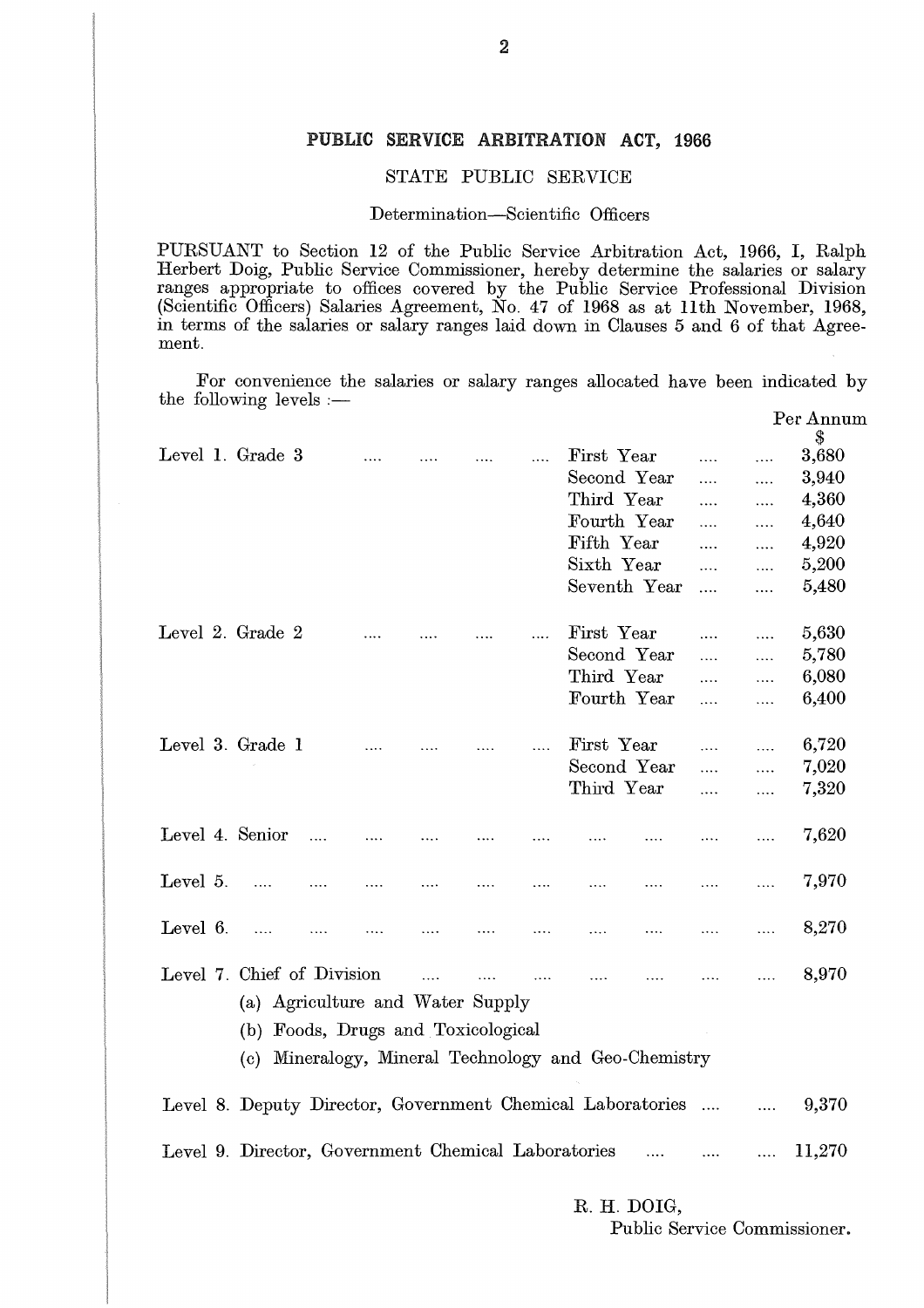|     |                         |                                                                                                                                              | 3                                                                                              |                                       |                               |                                                 |
|-----|-------------------------|----------------------------------------------------------------------------------------------------------------------------------------------|------------------------------------------------------------------------------------------------|---------------------------------------|-------------------------------|-------------------------------------------------|
| No. | Deptl Item<br>No.       | Title of Office                                                                                                                              | Name of Officer                                                                                | Classification<br>10/11/68            | Level<br>11/11/68             | Remarks                                         |
|     |                         | DEPARTMENT OF                                                                                                                                |                                                                                                | ${\rm AGRICULTURE}$                   |                               |                                                 |
|     |                         | <b>Biochemistry</b>                                                                                                                          | ANIMAL DIVISION                                                                                |                                       |                               |                                                 |
|     | 01 2730<br>2735<br>2740 | Senior Biochemist<br>$\cdots$<br>Research Officer, Grade 2<br>$\cdots$<br>$\cdots$<br>Chemist, Grade 3<br>$\cdots$<br>$\cdots$<br>$\ldots$ . | Pair, W. H.<br>$\cdots$<br>Nottle, M. C.<br>Masters, H. G.                                     | P–I–5<br>$P-II-9/11$<br>$P-II-2/8$    | 5<br>$\sqrt{2}$<br>$\bf{l}$   |                                                 |
|     | 2745<br>2750            | Chemist, Grade 3<br><br>$\cdots$<br>$\cdots$<br>Biochemist, Grade 3<br>$\cdots$<br><br>                                                      | Petterson, D. S.<br>Steele, F. V. P.                                                           | $P-II-2/8$<br>$P-II-2/8$              | $\bf{I}$<br>1                 |                                                 |
|     |                         | Cereal Products Laboratory                                                                                                                   | WHEAT AND SHEEP DIVISION                                                                       |                                       |                               |                                                 |
|     | 5810                    | Chemist, Grade 3<br>$\cdots$<br>$\ldots$ .<br>.                                                                                              | Crosbie, G. B.                                                                                 | $P-II-2/8$                            | -1                            |                                                 |
|     |                         | <b>CHIEF</b>                                                                                                                                 | SECRETARY'S<br><b>ASTRONOMICAL SERVICES</b>                                                    | DEPARTMENT                            |                               |                                                 |
| 06  | 0001<br>0010<br>0020    | Government Astronomer<br><br>Assistant Astronomer, Grade I<br>$\cdots$<br>Assistant Astronomer, Grade 2<br>$\cdots$                          | Harris, B. J.<br>$\emph{Vacant}$<br>$\cdots$<br>$\cdots$<br>Vacant<br>$\mathbf{r}$<br>$\cdots$ | $P-I-5$<br>$P-II-9/11$<br>$P-II-2/8$  | 5<br>2<br>1                   |                                                 |
|     |                         | PUBLIC                                                                                                                                       | <b>HEALTH</b>                                                                                  | DEPARTMENT                            |                               |                                                 |
| 08  | 3150                    | Biochemist<br>$\cdots$<br><br>.                                                                                                              | PUBLIC HEALTH LABORATORIES<br>White, R. R.                                                     | $P-I-4$                               | 4                             |                                                 |
|     |                         | DEPARTMENT<br>ОF                                                                                                                             | <b>FISHERIES</b><br><b>FAUNA RESEARCH</b>                                                      | AND                                   | <b>FAUNA</b>                  |                                                 |
| 16  | 0400                    | Research Officer, Grade 3<br>$\cdots$<br>                                                                                                    | Burbidge, A. A.                                                                                | $P-II-2/8$                            | 1                             |                                                 |
|     | 0420T                   | Temporary Office<br>Research Officer, Grade 2<br>$\cdots$<br>                                                                                | $\text{Riggert, T. L.}$                                                                        | $P-II-2/8$                            | 2                             |                                                 |
|     | 0460<br>0465            | Research Officer, Grade 2<br>$\cdots$<br>$\cdots$<br>Research Officer (Development), Grade                                                   | <b>FISHERIES RESEARCH</b><br>Slack-Smith, R. J.<br>Robins, J. P.                               | $P-II-9/11$<br>$P-II-9/11$            | $\boldsymbol{2}$<br>3         | Item to be re-numbered                          |
|     | 0470<br>0472            | T<br>Research Officer, Grade 3<br>$\ldots$ .<br>$\cdots$<br>Research Officer, Grade 3<br>$\ldots$<br>$\ldots$                                | $Vacant$<br>$\cdots$<br>Morrissy, N. M.                                                        | $P-II-2/8$<br>$P-II-2/8$              | 1<br>1                        | and re-located                                  |
|     | 0475<br>0478            | Research Officer, Grade 3<br>$\ldots$<br>$\ldots$<br>Research Officer, Grade 3<br>$\cdots$<br>$\cdots$                                       | Lenanton, R.C. J.<br>$Vacant$<br>$\cdots$                                                      | $P-II-2/8$<br>$P-II-2/8$              | 1<br>1                        |                                                 |
|     |                         | DEPARTMENT OF<br>Technical                                                                                                                   | <b>INDUSTRIAL</b>                                                                              | DEVELOPMENT                           |                               |                                                 |
| 18  | 0625                    | Senior Chemist and Research Officer                                                                                                          | O'Leary, B. J.                                                                                 | $P-I-I/3$                             | 4                             |                                                 |
|     |                         | METROPOLITAN WATER SUPPLY, SEWERAGE AND                                                                                                      | DRAINAGE BOARD                                                                                 |                                       |                               |                                                 |
|     |                         |                                                                                                                                              | INVESTIGATION AND DESIGN<br>Rees, J. E.                                                        | $P-II-2/8$                            | 1                             |                                                 |
| 22  | 4667                    | Programmer, Scientific<br><br>$\cdots$                                                                                                       | $\cdots$<br>SEWERAGE AND DRAINAGE                                                              |                                       |                               |                                                 |
|     | 5280<br>5290<br>5300    | Chemist-in-Charge<br>$\cdots$<br>Chemist and Research Officer, Grade 2<br>Chemist and Research Officer, Grade 3                              | Hodgson, E. C.<br>Jakobs, H.<br>$\ldots$<br>Kyd, C. J.<br>$\cdots$                             | $P-I-1/3$<br>$P-II-2/8$<br>$P-II-2/8$ | 4<br>2<br>1                   |                                                 |
|     |                         |                                                                                                                                              | DEPARTMENT OF<br>EXPLOSIVES BRANCH                                                             | MINES                                 |                               |                                                 |
| 23  | 2130                    | Chief Inspector of Explosives<br>                                                                                                            | Greaves, G. A.                                                                                 | $P-I-2$                               | 4                             |                                                 |
|     | 2145                    | Inspector<br>$\cdots$<br>$\sim$<br>$\cdots$<br>$\cdots$                                                                                      | Douglas, H.<br>$\sim$<br>GOVERNMENT CHEMICAL LABORATORIES                                      | $P-II-9/I1$                           | 2                             |                                                 |
|     | 3090                    | Director, Government Mineralogist,<br>Analyst and Chemist                                                                                    | Samuel, L. W.                                                                                  | $P-S-3$                               | 9                             |                                                 |
|     | 3100<br>3110            | Deputy Director<br><b>Service</b><br><b>Save Committee</b><br>$\cdots$<br>Physicist and Pyrometry Officer                                    | Gorman, $R$ . C.<br>Marsh, N. L. $\ldots$                                                      | $P-I-8$<br>$P-II-9/I1$                | 8<br>$\overline{2}$           | Item to be re-numbered<br>and re-located in the |
|     |                         | Food Drugs and Toxicological Division                                                                                                        |                                                                                                |                                       | 7                             | Mineral Division                                |
|     | 3420<br>3430            | Chief of Division<br>$\mathcal{L}_{\text{max}}$ .<br>$\cdots$<br>$\cdots$<br>Assistant Chief of Division<br>$\cdots$                         | Houghton, N. R.<br>Wood, W. R. $\ldots$                                                        | $P-I-7$<br>$P-I-4$                    | 5                             |                                                 |
|     | 3440<br>3450            | Chemist and Research Officer, Grade 1<br>Chemist and Research Officer, Grade 1                                                               | McLinden, V. J<br>Uren, $F.E.$<br>$\cdots$                                                     | $P-I-I/3$<br>$P-I-1/3$                | 3<br>3                        |                                                 |
|     | 3460                    | Chemist and Research Officer, Grade 2<br>Chemist and Research Officer, Grade 2                                                               | Katnic, J. J.<br>Double, R. C.                                                                 | $P-II-9/11$<br>$P-II-9/I1$            | 2<br>$\boldsymbol{2}$         |                                                 |
|     | 3470<br>3480            | Chemist and Research Officer, Grade 3                                                                                                        | Dusci, L. J.                                                                                   | $P-II-2/8$                            | 1                             |                                                 |
|     | 3490<br>3495            | Chemist and Research Officer, Grade 2<br>Chemist and Research Officer, Grade 2                                                               | Mulder, H. T.<br>Edinger, J. R.                                                                | $P-II-2/8$<br>$P-II-2/8$              | $2 \lambda$<br>2 <sub>1</sub> | Items to be re-numbered<br>and re-located       |
|     | 3500<br>3510            | Chemist and Research Officer, Grade 3<br>Chemist and Research Officer, Grade 3                                                               | Kretchmar, H. H.<br>$Vacant$                                                                   | $P-II-2/8$<br>$P-II-2/8$              | 1<br>1                        |                                                 |
|     | 3520                    | Chemist and Research Officer, Grade 3                                                                                                        | Horne, $R. W$                                                                                  | $P-II-2/8$                            | 1                             |                                                 |
|     | 3525<br>3530            | Chemist and Research Officer, Grade 3<br>Chemist and Research Officer, Grade 3                                                               | Taylor, G. $A.$<br>Lynch, B. F.                                                                | $P-II-2/8$<br>$P-II-2/8$              | 1<br>1                        |                                                 |
|     | 3535                    | Chemist and Research Officer, Grade 3                                                                                                        | Vacant<br>$\mathbf{r}_{\mathbf{r}}$                                                            | $P-II-2/8$                            | 1                             |                                                 |